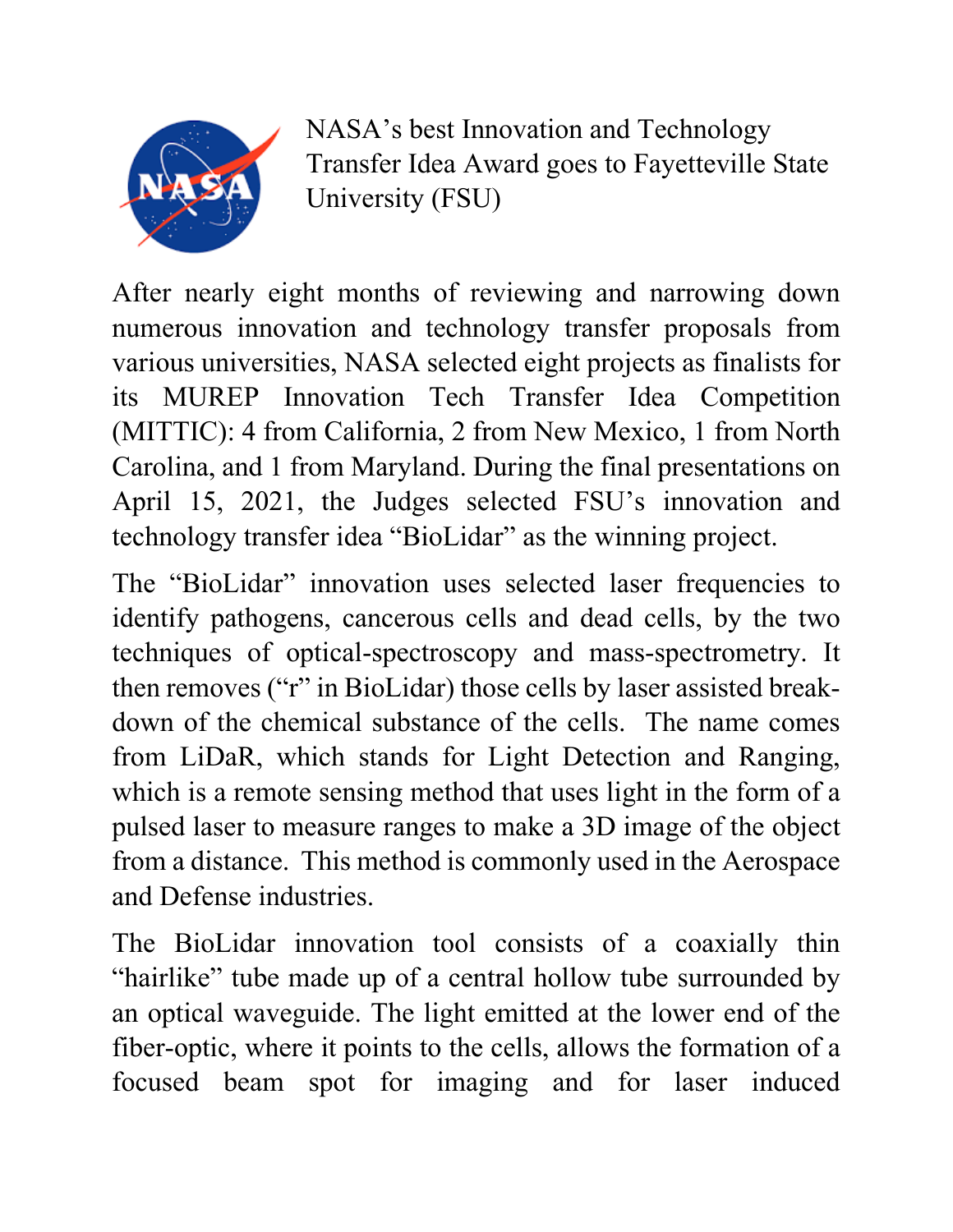decomposition of the bad cells. The central part of the upper end of the coaxial system is connected to a mass-spectrometer and the outer part is connected to a series of lasing diodes, spectrometry sensors and to a display for analysis and imaging.

The BioLidar team was led by students from FSU's Broadwell College of Business and Economics and by STEM students from the College of Health, Science and Technology. Under the supervision of Dr. Assad Tavakoli, WT Brown Endowed Chair, the students developed a business plan based on an invention by Dr. Daryush ILA, Associate Vice Chancellor for Research and Technology Transfer.

The FSU "BioLidar" student team includes Ms. Alexandra Jannetta, Ms. Jennifer Barkley, Mr. Khaffak Ansari, Ms. Lianis V. Reyes-Rosa, Ms. Daria Thomas, and Ms. Johnai Hinesmon. This year's final competition was virtually hosted by NASA's Johnson Space Center and the NASA-Ames Center.

Dr. ILA, said, "The Fayetteville State University team was scheduled as the last presenters, and since the other teams from universities in California, New Mexico and Maryland were good, the judges had their mind set which ones are fair, good, and better, until they were hit by a bolt of lightning when they heard the innovation and commercialization project from the BioLidar team of Fayetteville State University. The judges were quiet, and an odd silent atmosphere was felt during the virtual meeting, until one of the judges, rather than questioning the BioLidar team, started using the BioLidar team's presentation as a sample of best commercialization approach, followed by positive remarks from other judges. Then I knew, our team got the world's attention for